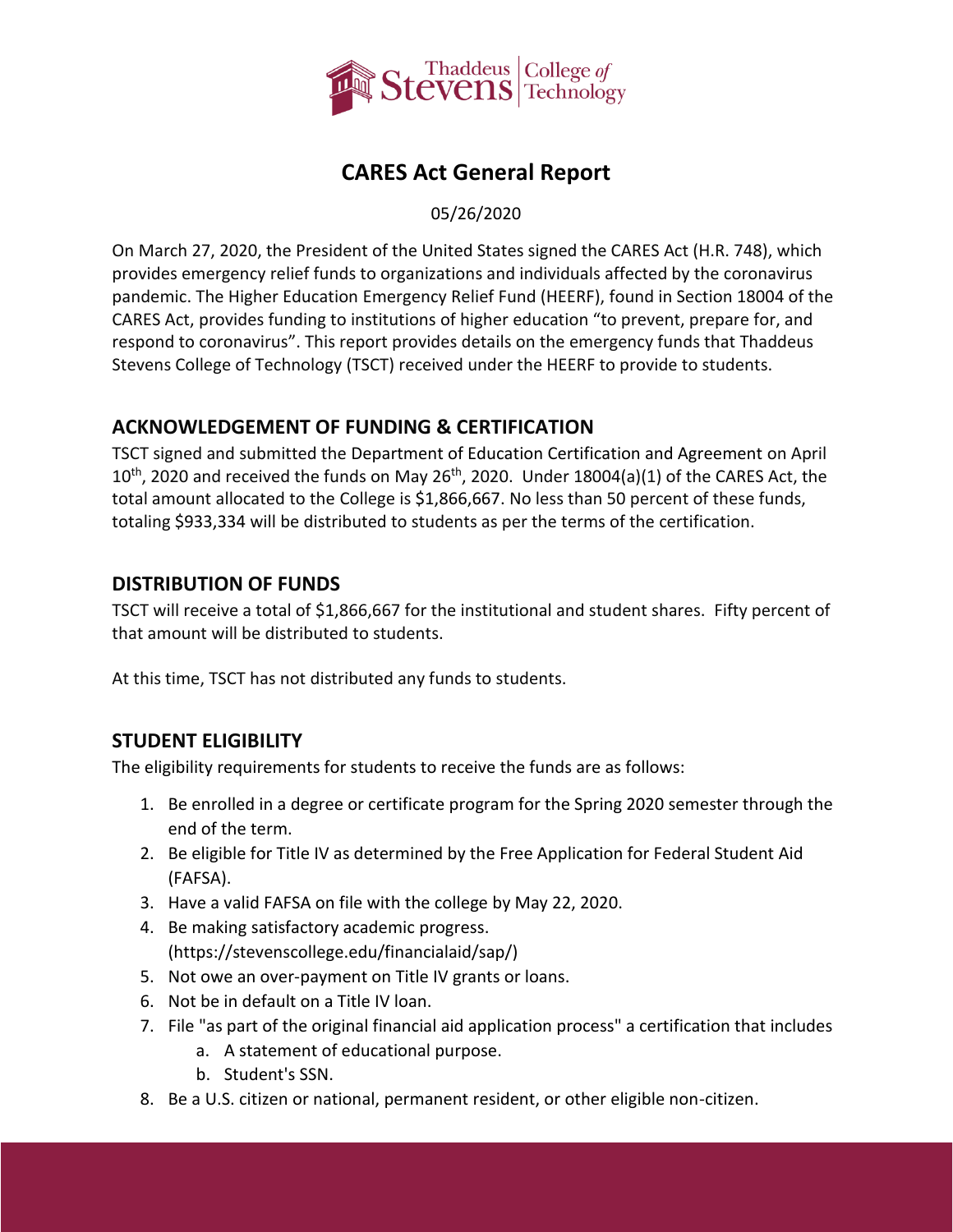

- 9. Have returned fraudulently obtained Title IV funds if convicted of or plead guilty or no contest to charges.
- 10. Not have fraudulently received Title IV loans in excess of annual or aggregate limits.
- 11. Have repaid Title IV loan amounts in excess of annual or aggregate limits if obtained inadvertently.
- 12. Have Selective Service registration verified.
- 13. Have Social Security Number verified.
- 14. Not have a federal or state conviction for drug possession or sale, with certain time limitations.

There are a total of 1048 students at the institution eligible to participate in programs under Section 484 in Title IV of the Higher Education Act of 1965 and thus eligible to receive Emergency Financial Aid Grants to students under Section 18004(a)(1) of the CARES Act.

#### **FREQUENTLY ASKED QUESTIONS**

The college has provided the following Frequently Asked Questions (FAQ) guidance on the website for students.

Q: Do I need to complete an application to receive the CARES Act funding through HEERF? A: No, no formal application is needed. The college has determined that all students have expenses related to the disruption of campus operations due to the Coronavirus. The students who are eligible based on the eligibility requirements previously mentioned will receive these funds.

Q: Is a FAFSA required to determine eligibility?

A: Yes, a valid FAFSA must be received by the college by May 22, 2020. Please keep in mind it takes approximately 3-5 days for the college to receive a FAFSA once submitted (fafsa.ed.gov).

Q: Am I still able to complete a FAFSA now if I previously waived the requirement? A: Yes, a FAFSA is still able to be submitted. The college must receive the FAFSA and determine the student is eligible for Title IV funds by May 22, 2020.

Q: How much money will I be receiving?

A: Each student will receive the same amount of funding. The amount will be determined once a file count has been made of those who meet the eligibility requirements on May 22, 2020.

Q: How will I receive the funds?